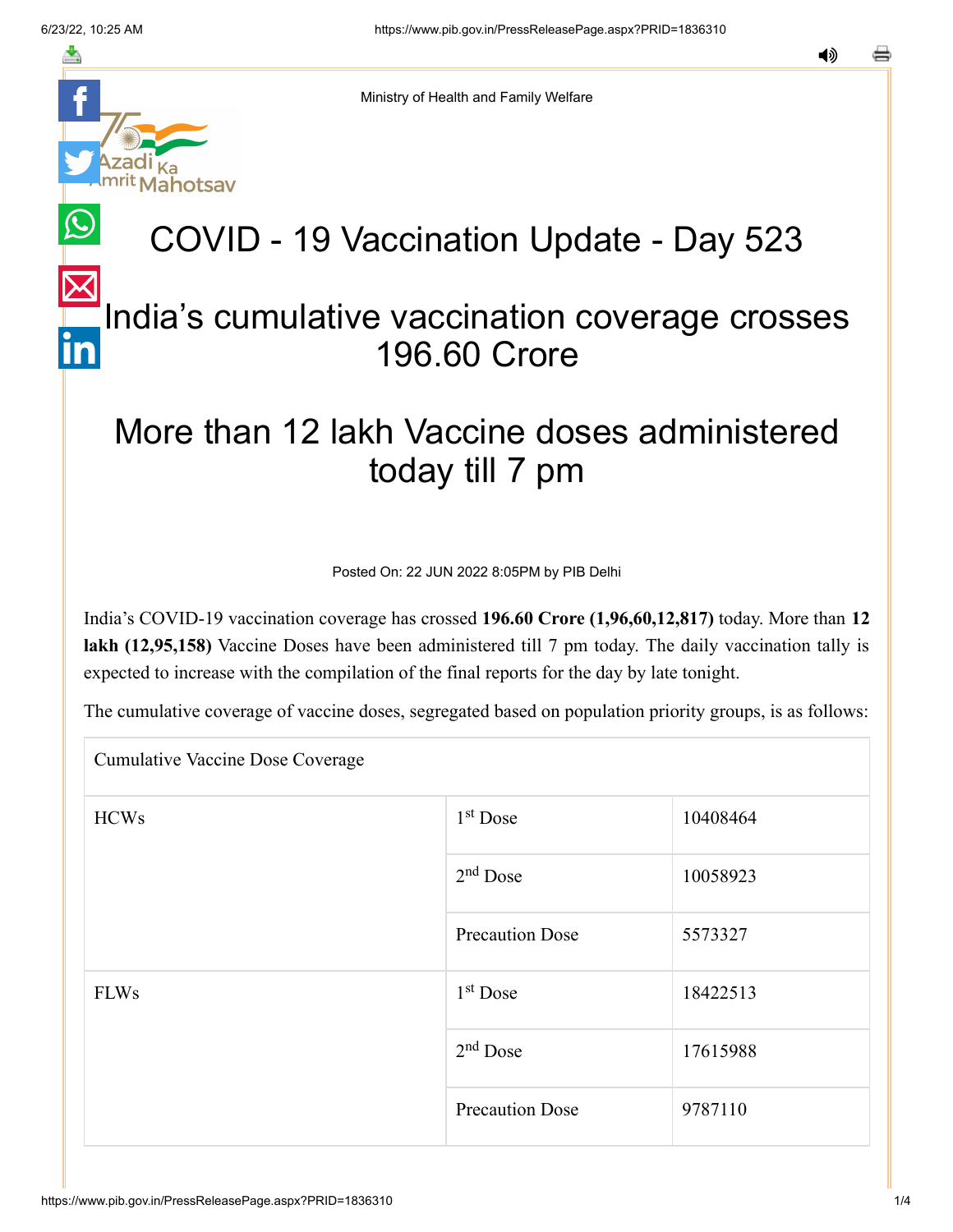| Age Group 12-14 years                        | $1st$ Dose             | 35989833   |
|----------------------------------------------|------------------------|------------|
|                                              | $2nd$ Dose             | 21756290   |
| Age Group 15-18 years                        | $1st$ Dose             | 60188685   |
|                                              | $2nd$ Dose             | 48026991   |
| Age Group 18-44 years                        | $1st$ Dose             | 557986244  |
|                                              | $2nd$ Dose             | 498903545  |
|                                              | <b>Precaution Dose</b> | 2219933    |
| Age Group 45-59 years                        | $1st$ Dose             | 203400899  |
|                                              | $2nd$ Dose             | 192892240  |
|                                              | <b>Precaution Dose</b> | 2196515    |
| Over 60 years                                | $1st$ Dose             | 127217997  |
|                                              | $2nd$ Dose             | 120449364  |
|                                              | <b>Precaution Dose</b> | 22917956   |
| Cumulative 1 <sup>st</sup> dose administered |                        | 1013614635 |
| Cumulative 2 <sup>nd</sup> dose administered |                        | 909703341  |
| <b>Precaution Dose</b>                       |                        | 42694841   |
| Total                                        |                        | 1966012817 |

Today's achievement in the vaccination exercise, segregated by population priority groups, is as follows:

Date:  $22<sup>nd</sup>$  June,  $2022$  (523<sup>rd</sup> Day)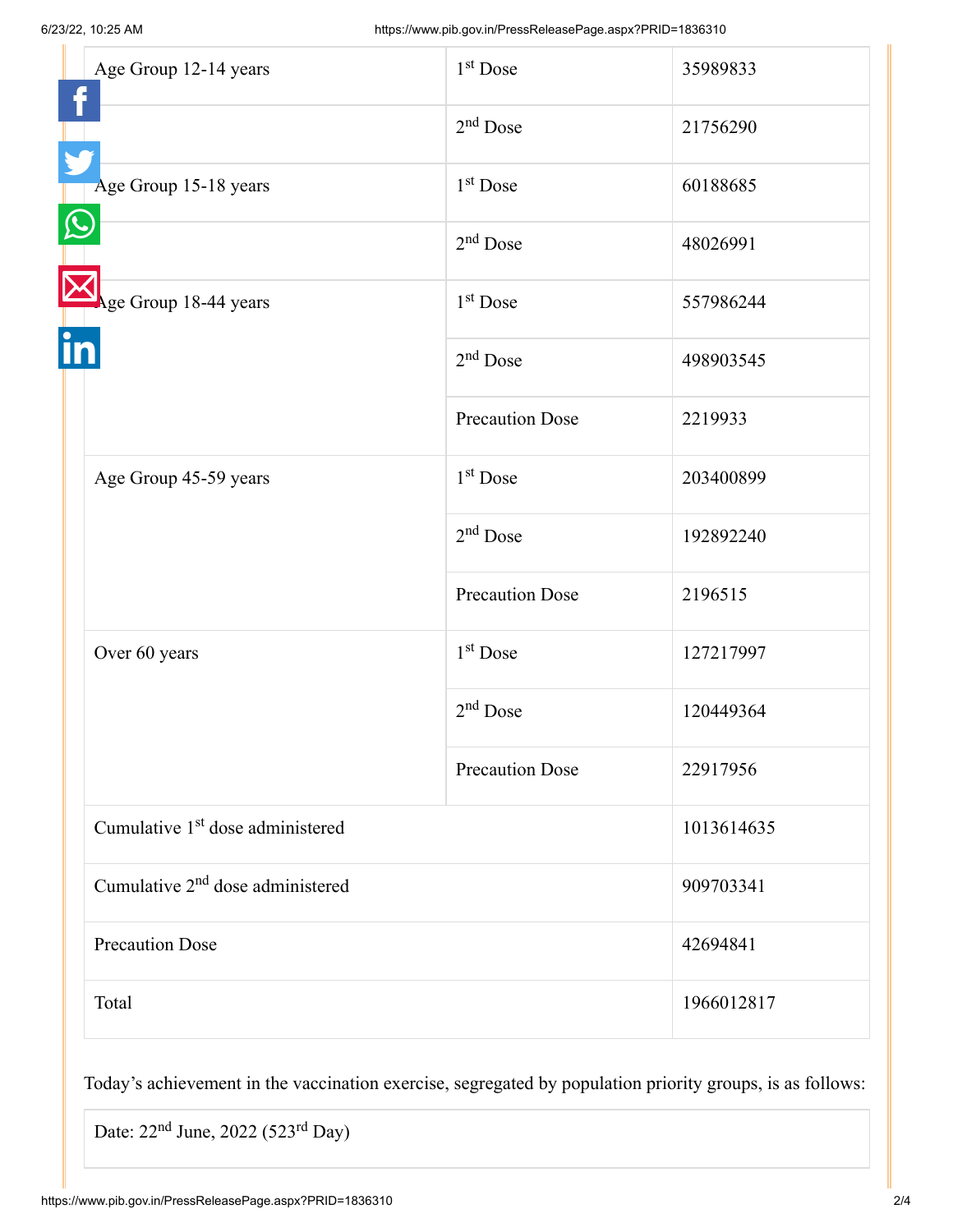|    | <b>HCWs</b>           | 1 <sup>st</sup> Dose   | 56     |
|----|-----------------------|------------------------|--------|
| in |                       | $2nd$ Dose             | 1331   |
|    |                       | <b>Precaution Dose</b> | 16319  |
|    | FLWs                  | $1st$ Dose             | 151    |
|    |                       | $2nd$ Dose             | 1828   |
|    |                       | <b>Precaution Dose</b> | 59966  |
|    | Age Group 12-14 years | $1st$ Dose             | 82814  |
|    |                       | $2nd$ Dose             | 218179 |
|    | Age Group 15-18 years | $1st$ Dose             | 26072  |
|    |                       | $2nd$ Dose             | 80188  |
|    | Age Group 18-44 years | $1st$ Dose             | 27323  |
|    |                       | $2nd$ Dose             | 312405 |
|    |                       | <b>Precaution Dose</b> | 61334  |
|    | Age Group 45-59 years | $1st$ Dose             | 4497   |
|    |                       | $2nd$ Dose             | 72149  |
|    |                       | <b>Precaution Dose</b> | 32491  |
|    | Over 60 years         | 1 <sup>st</sup> Dose   | 3841   |
|    |                       | $2nd$ Dose             | 52757  |
|    |                       | <b>Precaution Dose</b> | 241457 |